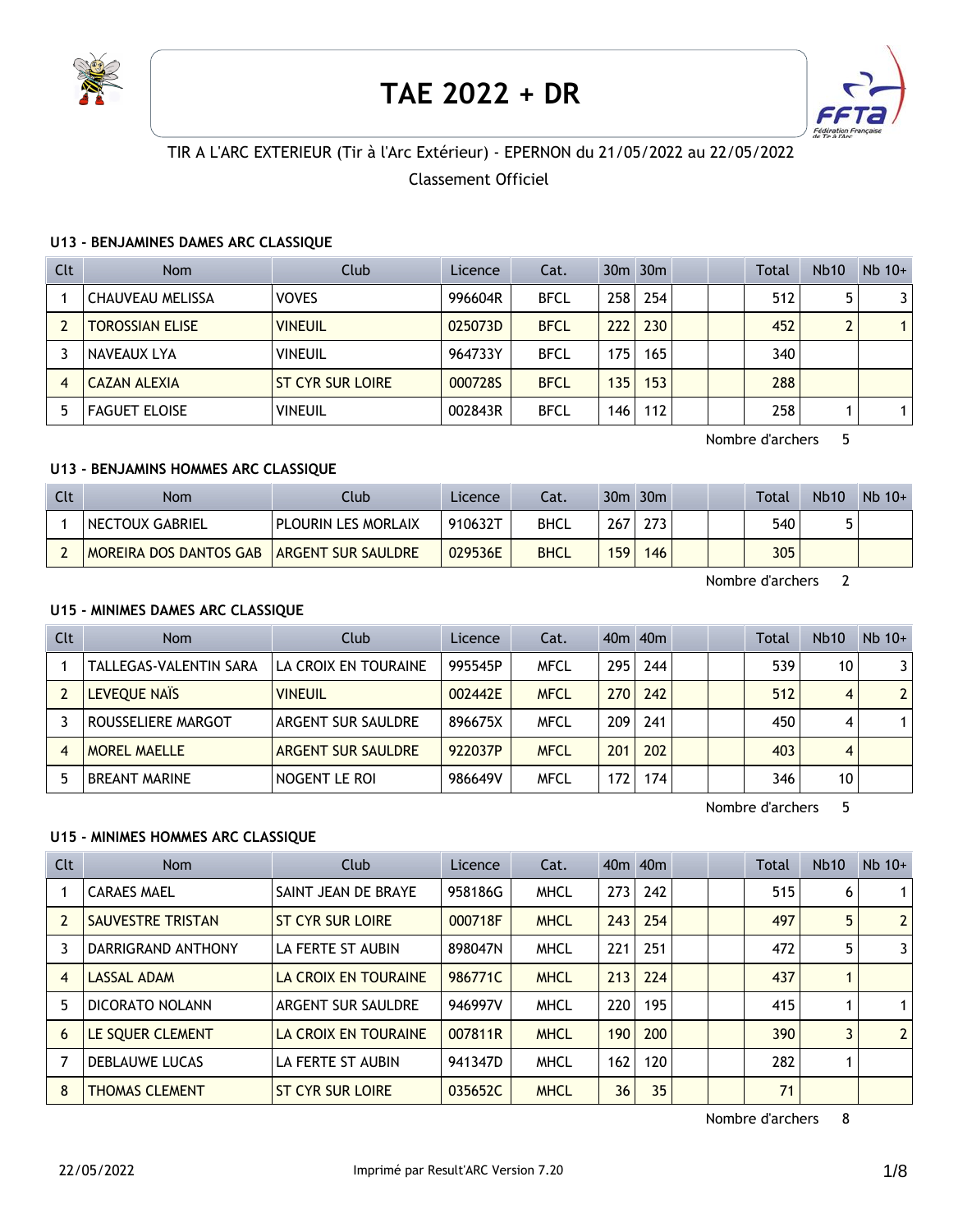#### **U18 - CADETS HOMMES ARC CLASSIQUE**

| Clt | <b>Nom</b>             | Club           | Licence | Cat.        |                  | $60m$ $60m$ |  | <b>Total</b> | <b>Nb10</b> | $Nb$ 10+ |
|-----|------------------------|----------------|---------|-------------|------------------|-------------|--|--------------|-------------|----------|
|     | DALIGAULT CLEMENT      | <b>HANCHES</b> | 910826D | CHCL        | 282 <sub>1</sub> | 296         |  | 578          | 13          | 4        |
|     | <b>OUONIOU MATHIS</b>  | <b>AUNEAU</b>  | 872950J | <b>CHCL</b> | 234              | 259         |  | 493          |             |          |
|     | <b>CHARRIER MAXIME</b> | <b>VINEUIL</b> | 939115C | CHCL        | 229              | 188         |  | 417          |             |          |

Nombre d'archers 3

## **U21 - JUNIORS DAMES ARC CLASSIQUE 70m - 122cm**

| $C1+$<br><b>LIL</b> | Non.                  | Llub                 | Licence | $-1$<br>-dl.       | 70 <sub>m</sub> | 70 <sub>m</sub> |  | Total         | <b>Nb10</b> | Nb<br>$10+$ |
|---------------------|-----------------------|----------------------|---------|--------------------|-----------------|-----------------|--|---------------|-------------|-------------|
|                     | EMILIE<br><b>AVIE</b> | PHAYE<br>NO.<br>÷FNI | 789412G | <b>IECI</b><br>ᆚ 고 | つつに<br>---      | 208             |  | $\sim$<br>1JJ |             |             |

Nombre d'archers 1

## **U21 - JUNIORS HOMMES ARC CLASSIQUE 70m - 122cm**

| Clt            | <b>Nom</b>               | Club                      | Licence | Cat.        |     | 70 <sub>m</sub> 70 <sub>m</sub> |  | Total | <b>Nb10</b> | $Nb$ 10+       |
|----------------|--------------------------|---------------------------|---------|-------------|-----|---------------------------------|--|-------|-------------|----------------|
|                | <b>MAUROY CLEMENT</b>    | ST CYR SUR LOIRE          | 811402J | JHCL        | 286 | 309                             |  | 595   | 14          | 6              |
|                | <b>FAGHEON YOANN</b>     | LA CROIX EN TOURAINE      | 868274B | <b>JHCL</b> | 289 | 296                             |  | 585   | 9           | $\overline{2}$ |
|                | <b>MONJALON CORENTIN</b> | <b>CHAMBRAY LES TOURS</b> | 887721P | JHCL        | 270 | 290                             |  | 560   | 8           | 2              |
| $\overline{4}$ | <b>POIRIER LOUKAS</b>    | NOGENT LE PHAYE           | 837582R | <b>JHCL</b> | 281 | 265                             |  | 546   | q           |                |
|                | <b>VEDIS NOA</b>         | <b>VINEUIL</b>            | 913258X | JHCL        | 164 | 228                             |  | 392   |             |                |
| 6              | <b>HUE ANTONIN</b>       | <b>VINEUIL</b>            | 912272A | <b>JHCL</b> | 205 | 165                             |  | 370   |             | 1              |

Nombre d'archers 6

## **SENIORS 1 DAMES ARC CLASSIQUE 70m - 122cm**

| Clt | <b>Nom</b>                | Club              | Licence | Cat.               |                  | 70m 70m |  | Total | <b>Nb10</b>     | $Nb$ 10+       |
|-----|---------------------------|-------------------|---------|--------------------|------------------|---------|--|-------|-----------------|----------------|
|     | <b>CHARTRIN PAULINE</b>   | <b>VINEUIL</b>    | 707033P | S1FCL              | 264              | 279     |  | 543   | 10              |                |
|     | DELAIRE ASTRID            | <b>ST AVERTIN</b> | 781711L | S <sub>1</sub> FCL | 261              | 252     |  | 513   | 10 <sup>1</sup> | $\overline{4}$ |
|     | <b>VALY DONALIE</b>       | <b>VINEUIL</b>    | 895980S | S <sub>1</sub> FCL | 244 <sub>1</sub> | 241     |  | 485   |                 |                |
|     | <b>RETAILLAUD PAULINE</b> | <b>CLUIS</b>      | 749243V | S <sub>1</sub> FCL | 197              | 220     |  | 417   |                 |                |

Nombre d'archers 4

## **SENIORS 1 HOMMES ARC CLASSIQUE 70m - 122cm**

| Clt            | Nom                          | Club                | Licence | Cat.               |     | 70m 70m |  | Total | <b>Nb10</b>    | $Nb$ 10+       |
|----------------|------------------------------|---------------------|---------|--------------------|-----|---------|--|-------|----------------|----------------|
|                | <b>DUBOIS GAETAN</b>         | <b>ST AVERTIN</b>   | 457528N | S <sub>1</sub> HCL | 318 | 305     |  | 623   | 19             | 8              |
| $\overline{2}$ | <b>KEITH SYLVAIN</b>         | NOGENT LE PHAYE     | 743595F | S <sub>1</sub> HCL | 301 | 294     |  | 595   | 16             | $\overline{4}$ |
| 3              | <b>GOMES NATHAN</b>          | <b>VOVES</b>        | 820973M | S <sub>1</sub> HCL | 305 | 285     |  | 590   | 8              | 3              |
| 4              | <b>COUASNON ANATOLE</b>      | <b>ST AVERTIN</b>   | 817434R | S <sub>1</sub> HCL | 295 | 293     |  | 588   | 15             | $\overline{7}$ |
| 5              | <b>COLLIN REMI</b>           | <b>CHATEAUROUX</b>  | 749270Z | S <sub>1</sub> HCL | 290 | 284     |  | 574   | 12             | 3              |
| 6              | <b>GALINAND RAPHAEL</b>      | SAINT JEAN DE BRAYE | 773602X | S <sub>1</sub> HCL | 281 | 261     |  | 542   | 3              |                |
|                | <b>HENAULT ALEXANDRE</b>     | ST CYR SUR LOIRE    | 742094Z | S <sub>1</sub> HCL | 273 | 260     |  | 533   | 7              | $\mathbf{2}$   |
| 8              | <b>DURAND ETIENNE</b>        | <b>TOURS US</b>     | 390909B | S <sub>1</sub> HCL | 256 | 268     |  | 524   | 7              | $\mathbf{1}$   |
| 9              | <b>HRYCAN KARL</b>           | <b>CHATEAUROUX</b>  | 912861R | S <sub>1</sub> HCL | 238 | 269     |  | 507   | 10             | 3              |
| 10             | <b>CLEMENT-CUZIN JEREMIE</b> | <b>VOVES</b>        | 762468V | S <sub>1</sub> HCL | 254 | 246     |  | 500   | $\overline{4}$ |                |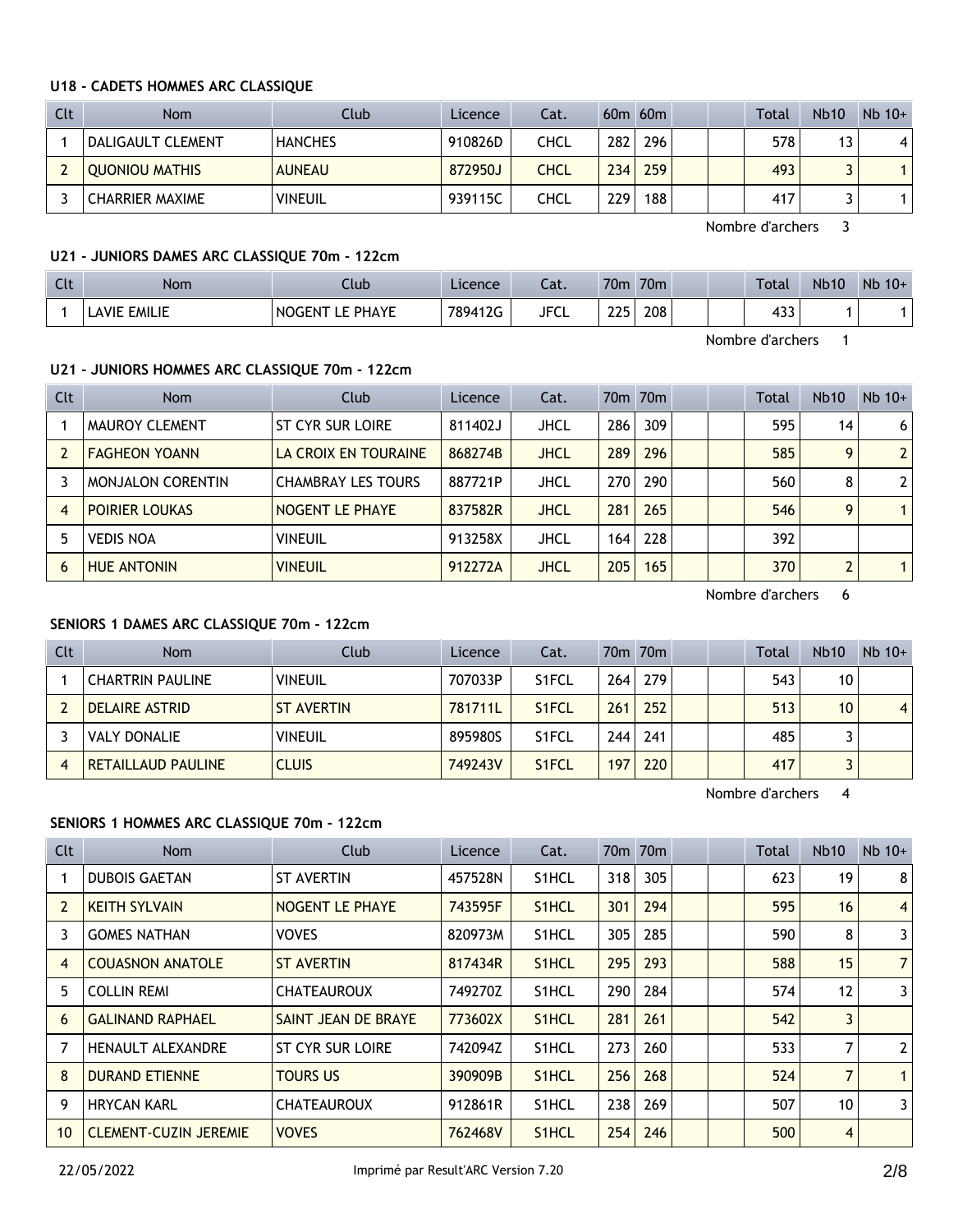|    | LACROIX ALEXANDRE       | LA CROIX EN TOURAINE      | 373526G | S <sub>1</sub> HCL | 239 | 252 |  | 491 |   | 1.           |
|----|-------------------------|---------------------------|---------|--------------------|-----|-----|--|-----|---|--------------|
| 12 | <b>BOYER GAETAN</b>     | <b>EPERNON</b>            | 719943X | S <sub>1</sub> HCL | 244 | 241 |  | 485 | 4 | $\mathbf{1}$ |
|    | <b>REDON YANIS</b>      | <b>CHATEAUROUX</b>        | 026786R | S <sub>1</sub> HCL | 248 | 234 |  | 482 |   | 1            |
| 14 | <b>DESCHAMPS JIMMY</b>  | <b>CHAMBRAY LES TOURS</b> | 745655V | S <sub>1</sub> HCL | 220 | 258 |  | 478 |   | $\mathbf{1}$ |
| 15 | HUET JONATHAN           | COURVILLE S/EURE AC       | 347793L | S <sub>1</sub> HCL | 213 | 245 |  | 458 |   | 1            |
| 16 | <b>PADOIS ALEXANDRE</b> | <b>CHAMBRAY LES TOURS</b> | 826415C | S <sub>1</sub> HCL | 247 | 204 |  | 451 | 6 | $\mathbf{1}$ |

## **SENIORS 2 DAMES ARC CLASSIQUE 70m - 122cm**

| Clt | <b>Nom</b>                    | Club                 | Licence | Cat.               |     | 70 <sub>m</sub> 70 <sub>m</sub> |  | Total | <b>Nb10</b> | $Nb$ 10+ |
|-----|-------------------------------|----------------------|---------|--------------------|-----|---------------------------------|--|-------|-------------|----------|
|     | MARIE-ELISE STEPHANIE         | NOGENT LE ROI        | 716850K | S <sub>2</sub> FCL | 244 | 244                             |  | 488   |             |          |
|     | NIKITINA IRINA                | <b>VINEUIL</b>       | 963240A | S <sub>2</sub> FCL | 242 | 240                             |  | 482   | 4           |          |
|     | <b>BEAUCHARD-SOLON ISABEL</b> | <b>VINEUIL</b>       | 617434Z | S <sub>2</sub> FCL | 244 | 221                             |  | 465   |             |          |
| 4   | <b>SUTTON SEVERINE</b>        | LA CROIX EN TOURAINE | 971437K | S <sub>2</sub> FCL | 224 | 224                             |  | 448   |             |          |
| 5   | <b>GALAND CAROLINE</b>        | LA CROIX EN TOURAINE | 946770Y | S <sub>2</sub> FCL | 197 | 241                             |  | 438   |             |          |
| 6   | LACOUR NADEGE                 | <b>CLUIS</b>         | 223635G | S <sub>2</sub> FCL | 149 | 160                             |  | 309   |             |          |

Nombre d'archers 6

# **SENIORS 2 HOMMES ARC CLASSIQUE 70m - 122cm**

| <b>Clt</b>     | <b>Nom</b>                  | Club                       | Licence | Cat.               |     | 70 <sub>m</sub> 70 <sub>m</sub> |  | Total | <b>Nb10</b>     | $Nb$ 10+       |
|----------------|-----------------------------|----------------------------|---------|--------------------|-----|---------------------------------|--|-------|-----------------|----------------|
| 1              | <b>GOUYETTE DAMIEN</b>      | <b>ST AVERTIN</b>          | 912266U | S2HCL              | 278 | 291                             |  | 569   | 10 <sup>°</sup> | 3              |
| $\overline{2}$ | <b>BELMONT YANNICK</b>      | <b>DRAVEIL SENART</b>      | 765896W | S <sub>2</sub> HCL | 271 | 287                             |  | 558   | $\overline{7}$  | 2              |
| 3              | METAYER JEROME              | <b>ST AVERTIN</b>          | 898287Z | S2HCL              | 289 | 267                             |  | 556   | 10 <sup>1</sup> | $\mathbf{2}$   |
| 4              | <b>VAUTRIN CEDRIC</b>       | SAINT JEAN DE BRAYE        | 315852T | S <sub>2</sub> HCL | 279 | 276                             |  | 555   | $\overline{7}$  | 3              |
| 5.             | <b>CHEVRIER FRANCK</b>      | <b>ST AVERTIN</b>          | 861281A | S2HCL              | 277 | 277                             |  | 554   | 9               | 2              |
| 6              | <b>TENA RAPHAEL</b>         | <b>ILLIERS COMBRAY</b>     | 624076U | S <sub>2</sub> HCL | 266 | 268                             |  | 534   | $\overline{2}$  |                |
| 7              | <b>GERBEAUD PATRICK</b>     | LA CROIX EN TOURAINE       | 651437J | S2HCL              | 264 | 267                             |  | 531   | $\overline{4}$  |                |
| 8              | <b>BENOIT THIERRY</b>       | <b>TRAINOU</b>             | 464341U | S <sub>2</sub> HCL | 263 | 266                             |  | 529   | 9               | 5              |
| 9              | <b>DRABIK OLIVIER</b>       | <b>CHAMBRAY LES TOURS</b>  | 749808J | S2HCL              | 272 | 252                             |  | 524   | 11              | 2 <sup>1</sup> |
| 10             | <b>DURPOIX STEPHANE</b>     | <b>EPERNON</b>             | 756140S | S <sub>2</sub> HCL | 264 | 256                             |  | 520   | $\overline{4}$  |                |
| 11             | <b>DUBOIS JEAN BAPTISTE</b> | LA CROIX EN TOURAINE       | 295470N | S2HCL              | 253 | 266                             |  | 519   | 12              | 4              |
| 12             | <b>REGNIER LAURENT</b>      | <b>VOVES</b>               | 208001N | S <sub>2</sub> HCL | 245 | 274                             |  | 519   | $\overline{7}$  | $\mathbf{1}$   |
| 13             | <b>JEAN OLIVIER</b>         | <b>RAMBOUILLET</b>         | 648150L | S2HCL              | 252 | 264                             |  | 516   | 5               | $\mathbf{3}$   |
| 14             | <b>SIMON NICOLAS</b>        | <b>VOVES</b>               | 689252M | S <sub>2</sub> HCL | 237 | 276                             |  | 513   | 5               | 1              |
| 15             | <b>MAIGNAUT FABIEN</b>      | LA CROIX EN TOURAINE       | 966271V | S2HCL              | 272 | 232                             |  | 504   | 5               | 1              |
| 16             | <b>BENARD GAEL</b>          | <b>TRAINOU</b>             | 718536T | S2HCL              | 246 | 258                             |  | 504   | $\mathbf{1}$    |                |
| 17             | <b>TORTAY THIERRY</b>       | <b>VINEUIL</b>             | 829329V | S2HCL              | 261 | 241                             |  | 502   | 6               | $\mathbf{3}$   |
| 18             | <b>SUTTON THIERRY</b>       | LA CROIX EN TOURAINE       | 971438L | S <sub>2</sub> HCL | 228 | 236                             |  | 464   | $\overline{2}$  | $\mathbf{1}$   |
| 19             | ROULET FREDERIC             | ST CYR SUR LOIRE           | 911959K | S2HCL              | 212 | 250                             |  | 462   | 5               | $\mathbf{1}$   |
| 20             | <b>TIKHONOFF LAURENT</b>    | <b>ISSY LES MOULINEAUX</b> | 280944Z | S <sub>2</sub> HCL | 220 | 241                             |  | 461   | 3               | $\overline{2}$ |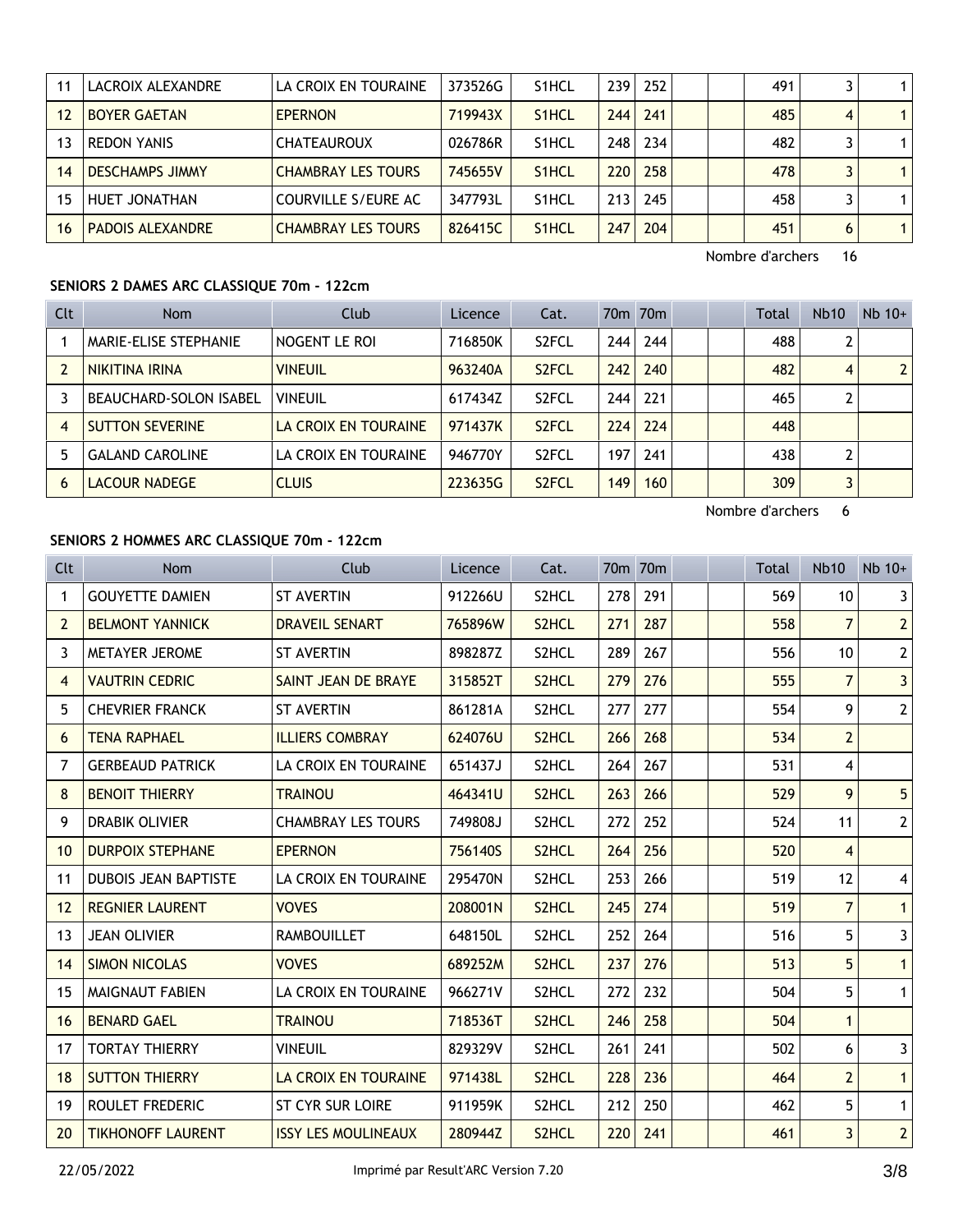| 21 | DOUCET SEBASTIEN         | <b>CLUIS</b>            | 922583H | S <sub>2</sub> HCL | 221 | 232 |  | 453 |              |
|----|--------------------------|-------------------------|---------|--------------------|-----|-----|--|-----|--------------|
| 22 | <b>GROSSE CHRISTOPHE</b> | <b>EPERNON</b>          | 911270L | S <sub>2</sub> HCL | 233 | 214 |  | 447 |              |
| 23 | LENOBLE DIDIER           | TRAINOU                 | 789515U | S <sub>2</sub> HCL | 213 | 229 |  | 442 | 1            |
| 24 | <b>BINEY DAVID</b>       | NOGENT LE PHAYE         | 922992C | S <sub>2</sub> HCL | 223 | 214 |  | 437 | $\mathbf{1}$ |
| 25 | LEGRAND ALAIN            | SAINT JEAN DE BRAYE     | 306246B | S3HCL              | 199 | 198 |  | 397 |              |
| 26 | <b>GADIN JEROME</b>      | <b>ST CYR SUR LOIRE</b> | 911054B | S <sub>2</sub> HCL | 185 | 209 |  | 394 |              |

## **SENIORS 3 HOMMES ARC CLASSIQUE 60m - 122cm**

| <b>Clt</b> | <b>Nom</b>           | Club               | Licence | Cat.  |     | $60m$ $60m$ |  | Total | <b>Nb10</b> | $Nb$ 10+ |
|------------|----------------------|--------------------|---------|-------|-----|-------------|--|-------|-------------|----------|
|            | <b>VOISIN PASCAL</b> | <b>TOURS US</b>    | 784644Z | S3HCL | 238 | 256         |  | 494   | 6           |          |
|            | <b>MARIE LAURENT</b> | ESSARTS-LE-ROI     | 882320U | S3HCL | 232 | 249         |  | 481   |             |          |
|            | <b>VIEL PATRICK</b>  | <b>CHATEAUROUX</b> | 065845W | S3HCL | 236 | 236         |  | 472   | 4           |          |
|            | MORICE JEAN-LUC      | <b>TOURS US</b>    | 956333T | S3HCL | 222 | 216         |  | 438   |             |          |
|            | <b>LEBRUN HERVE</b>  | <b>EPERNON</b>     | 843185F | S3HCL | 211 | 206         |  | 417   |             |          |
| 6          | <b>GRAVAR PIERRE</b> | <b>CLUIS</b>       | 932185V | S3HCL | 184 | 87          |  | 271   |             |          |

Nombre d'archers 6

## **U18 - CADETS HOMMES ARC A POULIES**

| Clt | <b>Nom</b>              | Club                                       | Licence | Lat. | 50 <sub>m</sub> | 50 <sub>m</sub> |  | <b>Total</b> | <b>Nb10</b>  | Nb<br>$10+$ |
|-----|-------------------------|--------------------------------------------|---------|------|-----------------|-----------------|--|--------------|--------------|-------------|
|     | AUXAN<br><b>IZOUARD</b> | <b>TOURS</b><br>. Les :<br><b>LHAMBRAY</b> | 910095J | CHCC | ำา=<br>JŁ.      | 247<br>، ا ب    |  | 644          | $\sim$<br>∸∸ |             |

Nombre d'archers 1

#### **U21 - JUNIORS HOMMES ARC A POULIES 50m - 80cm**

| Clt | <b>Nom</b>            | Club                                    | Licence | <u>ън</u><br>-al. | 50 <sub>m</sub> | 50 <sub>m</sub>      |  | <b>Total</b> | <b>Nb10</b>       | Nb<br>$10+$ |
|-----|-----------------------|-----------------------------------------|---------|-------------------|-----------------|----------------------|--|--------------|-------------------|-------------|
|     | LUKE<br><b>MENARD</b> | TIR.<br>ABILLY<br>L'ARC<br>$\mathbf{v}$ | 008407N | <b>JHCC</b>       | 334             | $\sim$ $\sim$<br>334 |  | 668          | $\mathbf{A}$<br>ັ | o           |

Nombre d'archers 1

## **SENIORS 1 DAMES ARC A POULIES 50m - 80cm**

| Clt | <b>Nom</b>              | Club                       | Licence | Cat.                           |     | 50 <sub>m</sub> 50 <sub>m</sub> |  | <b>Total</b> | <b>Nb10</b>     | $Nb$ 10+       |
|-----|-------------------------|----------------------------|---------|--------------------------------|-----|---------------------------------|--|--------------|-----------------|----------------|
|     | <b>LECOINTRE LAURIE</b> | <b>ST AVERTIN</b>          | 453159P | S <sub>1</sub> FCO             | 340 | 344                             |  | 684          | 42              | 16             |
|     | <b>VIAUVY OCEANE</b>    | <b>ST AVERTIN</b>          | 705061W | S <sub>1</sub> F <sub>CO</sub> | 335 | 328                             |  | 663          | 30 <sup>°</sup> | 9              |
|     | DIZIER ADELINE          | <b>ST AVERTIN</b>          | 777367P | S <sub>1</sub> FCO             | 332 | 324                             |  | 656          | 25              | 8 <sup>1</sup> |
|     | NECTOUX SEGOLENE        | <b>PLOURIN LES MORLAIX</b> | 441487C | S <sub>1</sub> FCO             | 310 | 300                             |  | 610          | 12              | 5 <sub>1</sub> |

Nombre d'archers 4

# **SENIORS 1 HOMMES ARC A POULIES 50m - 80cm**

| Clt | <b>Nom</b>             | Club                      | Licence | Cat.               |     | 50 <sub>m</sub> 50 <sub>m</sub> |  | Total | <b>Nb10</b> | $Nb$ 10+          |
|-----|------------------------|---------------------------|---------|--------------------|-----|---------------------------------|--|-------|-------------|-------------------|
|     | HERIN JONATHAN         | <b>ST AVERTIN</b>         | 383137D | S <sub>1</sub> HCO | 337 | 338                             |  | 675   | 37          | 14                |
|     | MARIE-ELISE MATTHIEU   | <b>NOGENT LE ROI</b>      | 722914B | S <sub>1</sub> HCO | 330 | 339                             |  | 669   | 30          | $12 \overline{ }$ |
|     | <b>EGRET NICOLAS</b>   | <b>VOVES</b>              | 609247A | S <sub>1</sub> HCO | 326 | 323                             |  | 649   | 29          | 7                 |
|     | ROCCHIA STEPHANE       | <b>VINEUIL</b>            | 782543R | S <sub>1</sub> HCO | 324 | 323                             |  | 647   | 22          | 5.                |
|     | <b>BERTHON ANTOINE</b> | <b>CHAMBRAY LES TOURS</b> | 778917Z | S <sub>1</sub> HCO | 316 | 325                             |  | 641   | 19          | 6                 |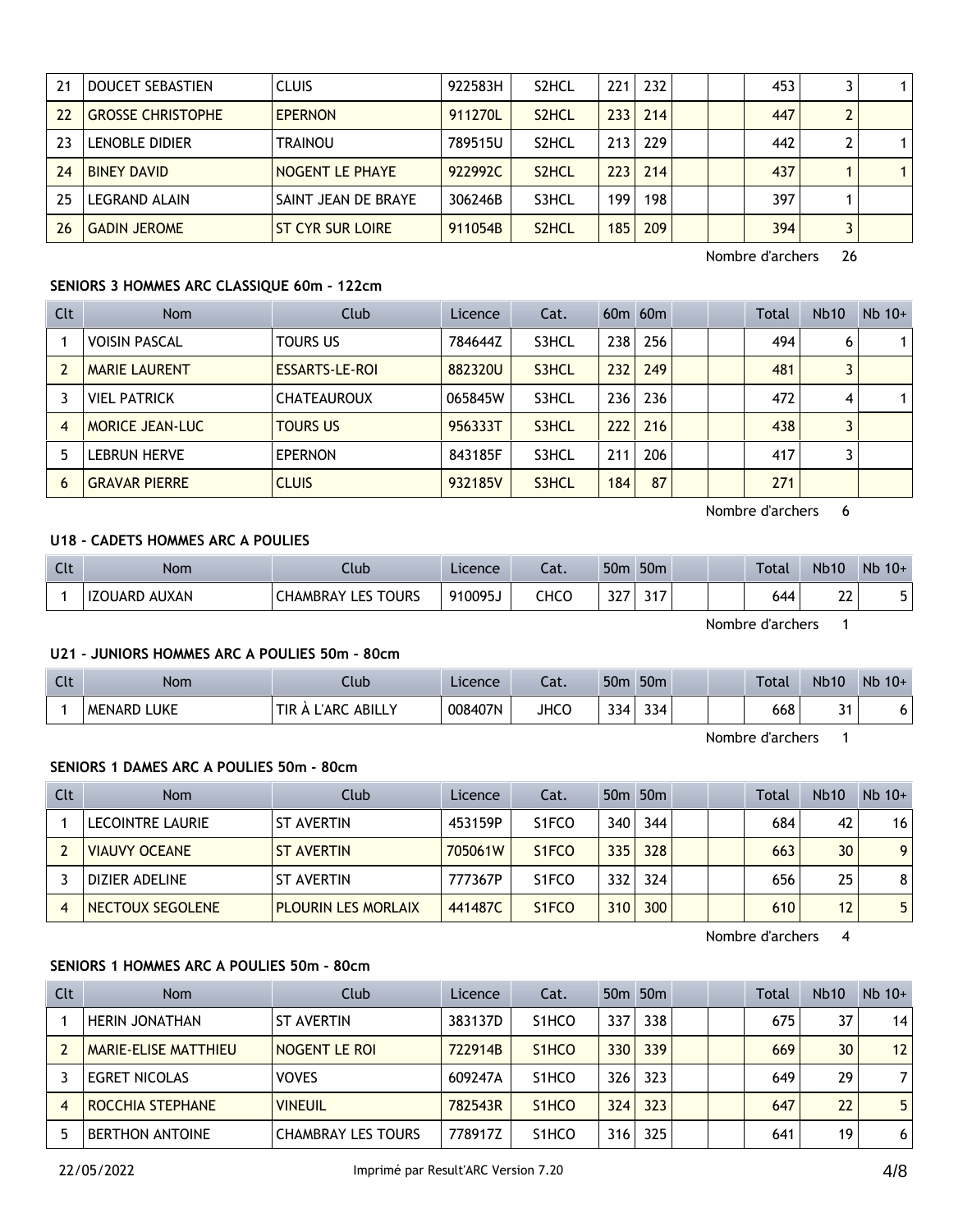| <b>JERRY</b><br><b>BRUNAUD</b> | <b>EPERNON</b> | 741944L | S <sub>1</sub> HCO | 307 | 224<br>٤٤ |  | 628 | 10 |  |
|--------------------------------|----------------|---------|--------------------|-----|-----------|--|-----|----|--|
| ' KEVIN<br>LAURENCEAU '        | <b>VINEUIL</b> | 814626N | S1HCO              | 268 | 283       |  | 551 |    |  |

## **SENIORS 2 DAMES ARC A POULIES 50m - 80cm**

| Clt | <b>Nom</b>                | <b>Club</b>         | Licence | Cat.               |                  | 50m 50m |  | <b>Total</b> | <b>Nb10</b> | $Nb$ 10+ |
|-----|---------------------------|---------------------|---------|--------------------|------------------|---------|--|--------------|-------------|----------|
|     | <b>DUPLAN FANNY</b>       | COURVILLE S/EURE AC | 884324X | S <sub>2</sub> FCO | 314 <sub>1</sub> | 304     |  | 618          | 16          |          |
|     | <b>DUBREUIL SYLVIE</b>    | <b>CHATEAUROUX</b>  | 689230N | S <sub>2</sub> FCO | 293              | 301     |  | 594          | 11          |          |
|     | <b>BEQUARD CHRISTELLE</b> | COURVILLE S/EURE AC | 885749W | S <sub>2</sub> FCO | 289              | 275     |  | 564          |             |          |

Nombre d'archers 3

## **SENIORS 2 HOMMES ARC A POULIES 50m - 80cm**

| <b>Clt</b>     | <b>Nom</b>              | Club                       | Licence | Cat.                           |     | 50m 50m |  | <b>Total</b> | <b>Nb10</b>       | $Nb$ 10+                |
|----------------|-------------------------|----------------------------|---------|--------------------------------|-----|---------|--|--------------|-------------------|-------------------------|
| 1              | <b>DUPLAN CEDRIC</b>    | <b>COURVILLE S/EURE AC</b> | 428854W | S <sub>2</sub> HC <sub>O</sub> | 342 | 339     |  | 681          | 38                | 11                      |
| $\overline{2}$ | <b>BOISSAU STEPHANE</b> | <b>ST AVERTIN</b>          | 234343W | S <sub>2</sub> HC <sub>O</sub> | 339 | 335     |  | 674          | 44                | 15                      |
| 3              | <b>DUPLAN LUDOVIC</b>   | <b>COURVILLE S/EURE AC</b> | 428855X | S <sub>2</sub> HC <sub>O</sub> | 331 | 342     |  | 673          | 37                | 15                      |
| 4              | <b>WELSCH MICHAEL</b>   | <b>EPERNON</b>             | 754794D | S <sub>2</sub> HC <sub>O</sub> | 335 | 333     |  | 668          | 32                | 11                      |
| 5              | <b>AUBERT FABIEN</b>    | <b>ST AVERTIN</b>          | 718906V | S <sub>2</sub> HC <sub>O</sub> | 322 | 344     |  | 666          | 37                | 15                      |
| 6              | NECTOUX CEDRIC          | <b>ST AVERTIN</b>          | 667770M | S <sub>2</sub> HC <sub>O</sub> | 327 | 334     |  | 661          | 23                | 4 <sup>1</sup>          |
| 7              | <b>GILLON DAVID</b>     | <b>VOVES</b>               | 784528Y | S <sub>2</sub> HC <sub>O</sub> | 327 | 329     |  | 656          | 26                | 9 <sup>1</sup>          |
| 8              | <b>BEQUARD FRANCK</b>   | <b>COURVILLE S/EURE AC</b> | 794543J | S <sub>2</sub> HCO             | 319 | 336     |  | 655          | 27                | 7                       |
| 9              | PEUGNET LUDOVIC         | ARGENT SUR SAULDRE         | 323623P | S <sub>2</sub> HC <sub>O</sub> | 327 | 317     |  | 644          | 21                | 5                       |
| 10             | <b>GREUS FREDERIC</b>   | <b>EPERNON</b>             | 776588T | S <sub>2</sub> HC <sub>O</sub> | 318 | 310     |  | 628          | 19                | 5 <sup>1</sup>          |
| 11             | <b>GOBARD PHILIPPE</b>  | <b>ARGENT SUR SAULDRE</b>  | 400775A | S <sub>2</sub> HC <sub>O</sub> | 304 | 305     |  | 609          | $12 \overline{ }$ | 5                       |
| 12             | <b>LECOMTE JOEL</b>     | TIR À L'ARC ABILLY         | 026088G | S <sub>2</sub> HC <sub>O</sub> | 304 | 301     |  | 605          | 13                | $\overline{2}$          |
| 13             | <b>ROBIN FRANCK</b>     | TIR À L'ARC ABILLY         | 958988D | S2HCO                          | 298 | 306     |  | 604          | 15                | $\overline{\mathbf{3}}$ |
| 14             | <b>BERTHON FABRICE</b>  | <b>CHAMBRAY LES TOURS</b>  | 778913V | S <sub>2</sub> HCO             | 300 | 298     |  | 598          | 19                | 7 <sup>1</sup>          |
| 15             | <b>GRANIT FRANCK</b>    | <b>VINEUIL</b>             | 758178G | S <sub>2</sub> HC <sub>O</sub> | 294 | 298     |  | 592          | 12                | $\vert$                 |
| 16             | <b>BAILLY MICKAEL</b>   | <b>VOVES</b>               | 870883M | S <sub>2</sub> HCO             | 297 | 287     |  | 584          | 10 <sup>°</sup>   | $\mathbf{1}$            |
| 17             | <b>BIET PATRICK</b>     | <b>CHARTRES</b>            | 224858L | S2HCO                          | 290 | 288     |  | 578          | 11                | 5                       |
| 18             | <b>FROGER LOIC</b>      | <b>VOVES</b>               | 913595N | S <sub>2</sub> HC <sub>O</sub> | 266 | 307     |  | 573          | 12                | $\overline{4}$          |
| 19             | <b>VILLETTE CYRIL</b>   | <b>ARGENT SUR SAULDRE</b>  | 033378F | S <sub>2</sub> HC <sub>O</sub> | 305 | 240     |  | 545          | 8                 | $3\vert$                |

Nombre d'archers 19

# **SENIORS 3 HOMMES ARC A POULIES 50m - 80cm**

| Clt | <b>Nom</b>        | Club               | Licence | Cat.  |     | 50 <sub>m</sub> 50 <sub>m</sub> |  | Total | <b>Nb10</b> | $Nb$ 10+ |
|-----|-------------------|--------------------|---------|-------|-----|---------------------------------|--|-------|-------------|----------|
|     | LACH PHILIPPE     | <b>VINEUIL</b>     | 596914V | S3HCO | 317 | 318                             |  | 635   | די          | າເ       |
|     | LETOURNEAU DANIEL | ARGENT SUR SAULDRE | 597986K | S3HCO | 274 | 259                             |  | 533   | o           |          |

Nombre d'archers 2

#### **U15 - MINIMES DAMES ARC CLASSIQUE 30m - 80cm**

| Clt | <b>Nom</b> | Llub <sub>-</sub> | Licence | Cat. | 30 <sub>m</sub><br>30m |  | Total | <b>Nb10</b> | Nb 10+ |
|-----|------------|-------------------|---------|------|------------------------|--|-------|-------------|--------|
|-----|------------|-------------------|---------|------|------------------------|--|-------|-------------|--------|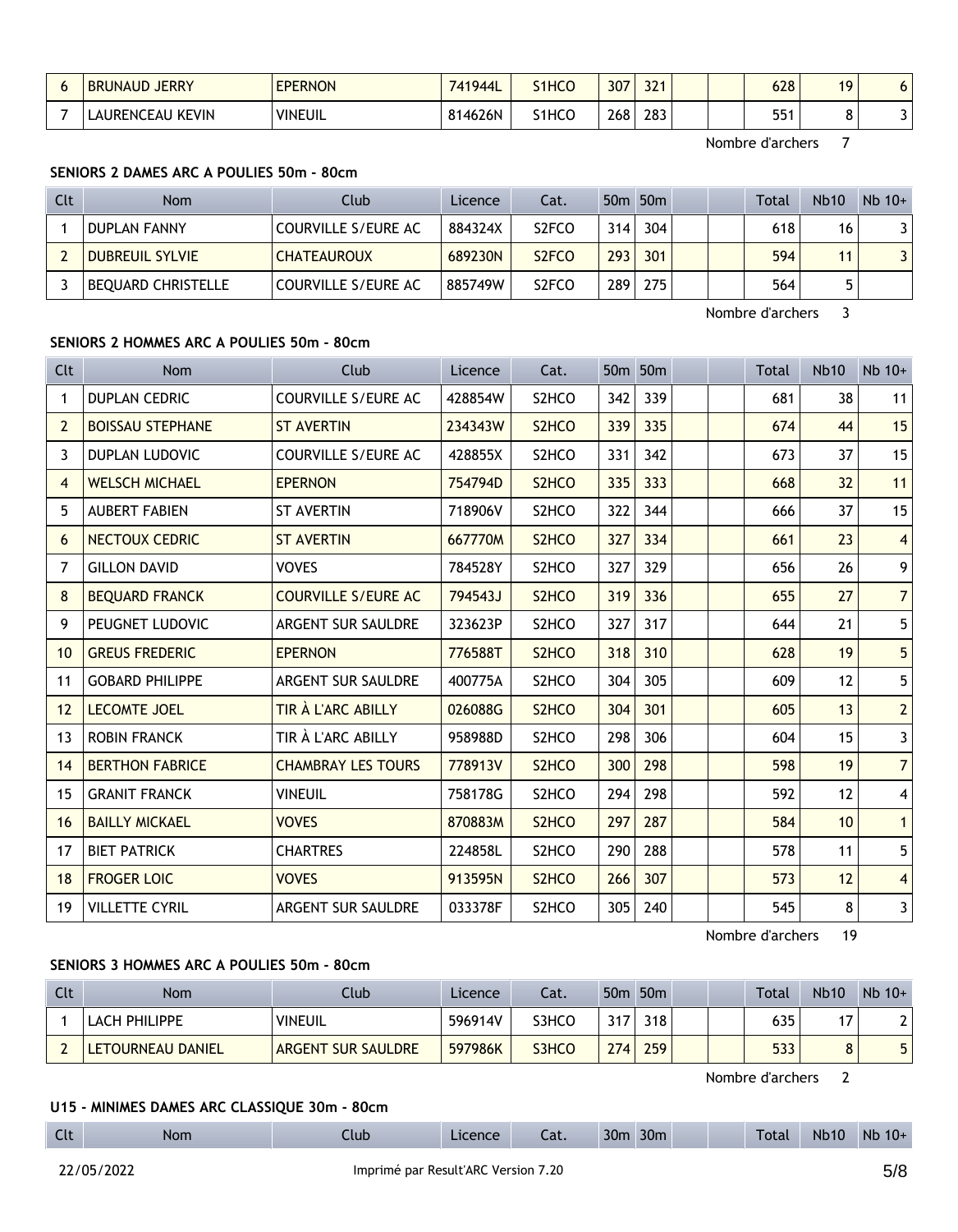| $\mathbf{1}$<br><b>EPERNON</b><br>918573Z<br><b>JFCL</b><br>257<br>222<br>479<br><b>GALLONI MARGOT</b><br>2<br>Nombre d'archers<br>$\mathbf{1}$<br>SENIORS 1 DAMES ARC CLASSIQUE 50m - 122cm<br>50m 50m 50m 50m Total<br>Clt<br><b>Nom</b><br>Club<br>Cat.<br>Nb10<br>Licence<br>284<br>665234F<br>293<br>9<br>$\mathbf{1}$<br><b>BRES CLAIRE-ELINE</b><br><b>ESSARTS-LE-ROI</b><br>S1FCL<br>577<br>Nombre d'archers<br>$\mathbf{1}$<br>SENIORS 1 HOMMES ARC CLASSIQUE 50m - 122cm<br>Clt<br>50m 50m<br>Nb10<br>Club<br><b>Nom</b><br>Licence<br>Cat.<br>Total<br>$\mathbf{1}$<br>LEONARD MICKAEL<br>ESSARTS-LE-ROI<br>315<br>306<br>014390S<br>S1HCL<br>15<br>621<br><b>EPERNON</b><br>237<br>232<br>469<br>$\overline{3}$<br>$\overline{2}$<br><b>FARGE DAMIEN</b><br>657317A<br>S <sub>1</sub> HCL<br>Nombre d'archers<br>$\overline{2}$<br>SENIORS 2 DAMES ARC CLASSIQUE 50m - 122cm<br>50m 50m<br>Clt<br>Nom<br>Club<br><b>Nb10</b><br>Cat.<br>Total<br>Licence<br>302<br><b>DRAVEIL SENART</b><br>290<br>592<br>9<br>$\mathbf{1}$<br><b>BELMONT CELINE</b><br>752844J<br>S <sub>2</sub> FCL<br>$\overline{2}$<br>S2FCL<br>277<br>278<br>555<br>8<br><b>GATTI ALEX'SANDRINE</b><br><b>DREUX</b><br>824610R<br>266<br>261<br>6<br>3<br>DEN BRABER MURIEL<br><b>MONTROUGE</b><br>745430A<br>S <sub>2</sub> FCL<br>527<br>935578H<br>S <sub>2</sub> FCL<br>251<br>233<br>$\mathbf{1}$<br>$\overline{4}$<br><b>QUONIOU SANDRINE</b><br><b>AUNEAU</b><br>484<br>Nombre d'archers<br>$\overline{4}$<br>SENIORS 2 HOMMES ARC CLASSIQUE 50m - 122cm<br>Club<br>50m 50m<br><b>Nb10</b><br>Clt<br><b>Nom</b><br>Licence<br>Cat.<br>Total<br>308<br>$\mathbf{1}$<br><b>GOMEZ BRUNO</b><br><b>LEVES</b><br>835243Y<br>316<br>S <sub>2</sub> HCL<br>624<br>16<br>9<br>299<br>290<br>$\overline{2}$<br>HERMENT JEAN LUC<br><b>MONTROUGE</b><br>411012C<br>S <sub>2</sub> HCL<br>589<br>$\overline{7}$<br>3<br>LIGOT GUILLAUME<br><b>DREUX</b><br>934944U<br>S2HCL<br>280<br>286<br>566<br>275<br>289<br><b>ARROU</b><br>934177K<br>S2HCL<br>564<br>6<br>$\overline{4}$<br><b>ESNAULT LAURENT</b><br>281<br>269<br>8<br>5<br>AESCHBACHER MICHEL<br><b>LEVES</b><br>873962J<br>S3HCL<br>550<br>$\overline{2}$<br>6<br><b>LAVIE MICKAEL</b><br>NOGENT LE PHAYE<br>860188M<br>S2HCL<br>212<br>232<br>444<br>22/05/2022<br>Imprimé par Result'ARC Version 7.20 |  |  |  | <b>LICCITLE</b> | vul. |  | וווטכ וווטכ |  |  | 1 Ocac | $\overline{\phantom{a}}$ | $\blacksquare$ |
|--------------------------------------------------------------------------------------------------------------------------------------------------------------------------------------------------------------------------------------------------------------------------------------------------------------------------------------------------------------------------------------------------------------------------------------------------------------------------------------------------------------------------------------------------------------------------------------------------------------------------------------------------------------------------------------------------------------------------------------------------------------------------------------------------------------------------------------------------------------------------------------------------------------------------------------------------------------------------------------------------------------------------------------------------------------------------------------------------------------------------------------------------------------------------------------------------------------------------------------------------------------------------------------------------------------------------------------------------------------------------------------------------------------------------------------------------------------------------------------------------------------------------------------------------------------------------------------------------------------------------------------------------------------------------------------------------------------------------------------------------------------------------------------------------------------------------------------------------------------------------------------------------------------------------------------------------------------------------------------------------------------------------------------------------------------------------------------------------------------------------------------------------------------------------------------------------------------------------------------------------------------------------------------------------------------------------------------------------|--|--|--|-----------------|------|--|-------------|--|--|--------|--------------------------|----------------|
|                                                                                                                                                                                                                                                                                                                                                                                                                                                                                                                                                                                                                                                                                                                                                                                                                                                                                                                                                                                                                                                                                                                                                                                                                                                                                                                                                                                                                                                                                                                                                                                                                                                                                                                                                                                                                                                                                                                                                                                                                                                                                                                                                                                                                                                                                                                                                  |  |  |  |                 |      |  |             |  |  |        |                          |                |
|                                                                                                                                                                                                                                                                                                                                                                                                                                                                                                                                                                                                                                                                                                                                                                                                                                                                                                                                                                                                                                                                                                                                                                                                                                                                                                                                                                                                                                                                                                                                                                                                                                                                                                                                                                                                                                                                                                                                                                                                                                                                                                                                                                                                                                                                                                                                                  |  |  |  |                 |      |  |             |  |  |        |                          |                |
|                                                                                                                                                                                                                                                                                                                                                                                                                                                                                                                                                                                                                                                                                                                                                                                                                                                                                                                                                                                                                                                                                                                                                                                                                                                                                                                                                                                                                                                                                                                                                                                                                                                                                                                                                                                                                                                                                                                                                                                                                                                                                                                                                                                                                                                                                                                                                  |  |  |  |                 |      |  |             |  |  |        |                          |                |
|                                                                                                                                                                                                                                                                                                                                                                                                                                                                                                                                                                                                                                                                                                                                                                                                                                                                                                                                                                                                                                                                                                                                                                                                                                                                                                                                                                                                                                                                                                                                                                                                                                                                                                                                                                                                                                                                                                                                                                                                                                                                                                                                                                                                                                                                                                                                                  |  |  |  |                 |      |  |             |  |  |        |                          | Nb 10+         |
|                                                                                                                                                                                                                                                                                                                                                                                                                                                                                                                                                                                                                                                                                                                                                                                                                                                                                                                                                                                                                                                                                                                                                                                                                                                                                                                                                                                                                                                                                                                                                                                                                                                                                                                                                                                                                                                                                                                                                                                                                                                                                                                                                                                                                                                                                                                                                  |  |  |  |                 |      |  |             |  |  |        |                          | $\mathbf{3}$   |
|                                                                                                                                                                                                                                                                                                                                                                                                                                                                                                                                                                                                                                                                                                                                                                                                                                                                                                                                                                                                                                                                                                                                                                                                                                                                                                                                                                                                                                                                                                                                                                                                                                                                                                                                                                                                                                                                                                                                                                                                                                                                                                                                                                                                                                                                                                                                                  |  |  |  |                 |      |  |             |  |  |        |                          |                |
|                                                                                                                                                                                                                                                                                                                                                                                                                                                                                                                                                                                                                                                                                                                                                                                                                                                                                                                                                                                                                                                                                                                                                                                                                                                                                                                                                                                                                                                                                                                                                                                                                                                                                                                                                                                                                                                                                                                                                                                                                                                                                                                                                                                                                                                                                                                                                  |  |  |  |                 |      |  |             |  |  |        |                          |                |
|                                                                                                                                                                                                                                                                                                                                                                                                                                                                                                                                                                                                                                                                                                                                                                                                                                                                                                                                                                                                                                                                                                                                                                                                                                                                                                                                                                                                                                                                                                                                                                                                                                                                                                                                                                                                                                                                                                                                                                                                                                                                                                                                                                                                                                                                                                                                                  |  |  |  |                 |      |  |             |  |  |        |                          | Nb 10+         |
|                                                                                                                                                                                                                                                                                                                                                                                                                                                                                                                                                                                                                                                                                                                                                                                                                                                                                                                                                                                                                                                                                                                                                                                                                                                                                                                                                                                                                                                                                                                                                                                                                                                                                                                                                                                                                                                                                                                                                                                                                                                                                                                                                                                                                                                                                                                                                  |  |  |  |                 |      |  |             |  |  |        |                          | 7              |
|                                                                                                                                                                                                                                                                                                                                                                                                                                                                                                                                                                                                                                                                                                                                                                                                                                                                                                                                                                                                                                                                                                                                                                                                                                                                                                                                                                                                                                                                                                                                                                                                                                                                                                                                                                                                                                                                                                                                                                                                                                                                                                                                                                                                                                                                                                                                                  |  |  |  |                 |      |  |             |  |  |        |                          | $\overline{1}$ |
|                                                                                                                                                                                                                                                                                                                                                                                                                                                                                                                                                                                                                                                                                                                                                                                                                                                                                                                                                                                                                                                                                                                                                                                                                                                                                                                                                                                                                                                                                                                                                                                                                                                                                                                                                                                                                                                                                                                                                                                                                                                                                                                                                                                                                                                                                                                                                  |  |  |  |                 |      |  |             |  |  |        |                          |                |
|                                                                                                                                                                                                                                                                                                                                                                                                                                                                                                                                                                                                                                                                                                                                                                                                                                                                                                                                                                                                                                                                                                                                                                                                                                                                                                                                                                                                                                                                                                                                                                                                                                                                                                                                                                                                                                                                                                                                                                                                                                                                                                                                                                                                                                                                                                                                                  |  |  |  |                 |      |  |             |  |  |        |                          |                |
|                                                                                                                                                                                                                                                                                                                                                                                                                                                                                                                                                                                                                                                                                                                                                                                                                                                                                                                                                                                                                                                                                                                                                                                                                                                                                                                                                                                                                                                                                                                                                                                                                                                                                                                                                                                                                                                                                                                                                                                                                                                                                                                                                                                                                                                                                                                                                  |  |  |  |                 |      |  |             |  |  |        |                          | Nb 10+         |
|                                                                                                                                                                                                                                                                                                                                                                                                                                                                                                                                                                                                                                                                                                                                                                                                                                                                                                                                                                                                                                                                                                                                                                                                                                                                                                                                                                                                                                                                                                                                                                                                                                                                                                                                                                                                                                                                                                                                                                                                                                                                                                                                                                                                                                                                                                                                                  |  |  |  |                 |      |  |             |  |  |        |                          | 3              |
|                                                                                                                                                                                                                                                                                                                                                                                                                                                                                                                                                                                                                                                                                                                                                                                                                                                                                                                                                                                                                                                                                                                                                                                                                                                                                                                                                                                                                                                                                                                                                                                                                                                                                                                                                                                                                                                                                                                                                                                                                                                                                                                                                                                                                                                                                                                                                  |  |  |  |                 |      |  |             |  |  |        |                          | $\mathbf{1}$   |
|                                                                                                                                                                                                                                                                                                                                                                                                                                                                                                                                                                                                                                                                                                                                                                                                                                                                                                                                                                                                                                                                                                                                                                                                                                                                                                                                                                                                                                                                                                                                                                                                                                                                                                                                                                                                                                                                                                                                                                                                                                                                                                                                                                                                                                                                                                                                                  |  |  |  |                 |      |  |             |  |  |        |                          |                |
|                                                                                                                                                                                                                                                                                                                                                                                                                                                                                                                                                                                                                                                                                                                                                                                                                                                                                                                                                                                                                                                                                                                                                                                                                                                                                                                                                                                                                                                                                                                                                                                                                                                                                                                                                                                                                                                                                                                                                                                                                                                                                                                                                                                                                                                                                                                                                  |  |  |  |                 |      |  |             |  |  |        |                          | $\mathbf{1}$   |
|                                                                                                                                                                                                                                                                                                                                                                                                                                                                                                                                                                                                                                                                                                                                                                                                                                                                                                                                                                                                                                                                                                                                                                                                                                                                                                                                                                                                                                                                                                                                                                                                                                                                                                                                                                                                                                                                                                                                                                                                                                                                                                                                                                                                                                                                                                                                                  |  |  |  |                 |      |  |             |  |  |        |                          |                |
|                                                                                                                                                                                                                                                                                                                                                                                                                                                                                                                                                                                                                                                                                                                                                                                                                                                                                                                                                                                                                                                                                                                                                                                                                                                                                                                                                                                                                                                                                                                                                                                                                                                                                                                                                                                                                                                                                                                                                                                                                                                                                                                                                                                                                                                                                                                                                  |  |  |  |                 |      |  |             |  |  |        |                          |                |
|                                                                                                                                                                                                                                                                                                                                                                                                                                                                                                                                                                                                                                                                                                                                                                                                                                                                                                                                                                                                                                                                                                                                                                                                                                                                                                                                                                                                                                                                                                                                                                                                                                                                                                                                                                                                                                                                                                                                                                                                                                                                                                                                                                                                                                                                                                                                                  |  |  |  |                 |      |  |             |  |  |        |                          | Nb 10+         |
|                                                                                                                                                                                                                                                                                                                                                                                                                                                                                                                                                                                                                                                                                                                                                                                                                                                                                                                                                                                                                                                                                                                                                                                                                                                                                                                                                                                                                                                                                                                                                                                                                                                                                                                                                                                                                                                                                                                                                                                                                                                                                                                                                                                                                                                                                                                                                  |  |  |  |                 |      |  |             |  |  |        |                          | 10             |
|                                                                                                                                                                                                                                                                                                                                                                                                                                                                                                                                                                                                                                                                                                                                                                                                                                                                                                                                                                                                                                                                                                                                                                                                                                                                                                                                                                                                                                                                                                                                                                                                                                                                                                                                                                                                                                                                                                                                                                                                                                                                                                                                                                                                                                                                                                                                                  |  |  |  |                 |      |  |             |  |  |        |                          | $\overline{3}$ |
|                                                                                                                                                                                                                                                                                                                                                                                                                                                                                                                                                                                                                                                                                                                                                                                                                                                                                                                                                                                                                                                                                                                                                                                                                                                                                                                                                                                                                                                                                                                                                                                                                                                                                                                                                                                                                                                                                                                                                                                                                                                                                                                                                                                                                                                                                                                                                  |  |  |  |                 |      |  |             |  |  |        |                          | $\mathbf{1}$   |
|                                                                                                                                                                                                                                                                                                                                                                                                                                                                                                                                                                                                                                                                                                                                                                                                                                                                                                                                                                                                                                                                                                                                                                                                                                                                                                                                                                                                                                                                                                                                                                                                                                                                                                                                                                                                                                                                                                                                                                                                                                                                                                                                                                                                                                                                                                                                                  |  |  |  |                 |      |  |             |  |  |        |                          | $\overline{2}$ |
|                                                                                                                                                                                                                                                                                                                                                                                                                                                                                                                                                                                                                                                                                                                                                                                                                                                                                                                                                                                                                                                                                                                                                                                                                                                                                                                                                                                                                                                                                                                                                                                                                                                                                                                                                                                                                                                                                                                                                                                                                                                                                                                                                                                                                                                                                                                                                  |  |  |  |                 |      |  |             |  |  |        |                          | $\mathbf{1}$   |
|                                                                                                                                                                                                                                                                                                                                                                                                                                                                                                                                                                                                                                                                                                                                                                                                                                                                                                                                                                                                                                                                                                                                                                                                                                                                                                                                                                                                                                                                                                                                                                                                                                                                                                                                                                                                                                                                                                                                                                                                                                                                                                                                                                                                                                                                                                                                                  |  |  |  |                 |      |  |             |  |  |        |                          |                |
|                                                                                                                                                                                                                                                                                                                                                                                                                                                                                                                                                                                                                                                                                                                                                                                                                                                                                                                                                                                                                                                                                                                                                                                                                                                                                                                                                                                                                                                                                                                                                                                                                                                                                                                                                                                                                                                                                                                                                                                                                                                                                                                                                                                                                                                                                                                                                  |  |  |  |                 |      |  |             |  |  |        |                          | 6/8            |
|                                                                                                                                                                                                                                                                                                                                                                                                                                                                                                                                                                                                                                                                                                                                                                                                                                                                                                                                                                                                                                                                                                                                                                                                                                                                                                                                                                                                                                                                                                                                                                                                                                                                                                                                                                                                                                                                                                                                                                                                                                                                                                                                                                                                                                                                                                                                                  |  |  |  |                 |      |  |             |  |  |        |                          |                |

| Clt | Nom                          | Jub            | Licence | Cat. | 50 <sub>m</sub> | 50 <sub>m</sub>             |  | Total | <b>Nb10</b> | <b>Nb</b><br>$10+$ |
|-----|------------------------------|----------------|---------|------|-----------------|-----------------------------|--|-------|-------------|--------------------|
|     | THUR<br>ART<br><b>COUSIN</b> | <b>EPERNON</b> | 994908X | CHCL | 258             | $\sim$ $\sim$ $\sim$<br>LIL |  | 530   | -           |                    |

#### **U21 - JUNIORS DAMES ARC CLASSIQUE 50m 122cm**

**U15 - MINIMES HOMMES ARC CLASSIQUE 30m - 80cm**

**U18 - CADETS HOMMES ARC CLASSIQUE 50m - 122cm**

| Clt | <b>Nom</b>            | Club           | Licence | Cat.        | 50 <sub>m</sub> | 50 <sub>m</sub> |  | Total | <b>Nb10</b> | $Nb$ 10+ |
|-----|-----------------------|----------------|---------|-------------|-----------------|-----------------|--|-------|-------------|----------|
|     | <b>GALLONI MARGOT</b> | <b>EPERNON</b> | 918573Z | <b>JFCL</b> | 257             | $\sim$<br>୵୵୵   |  | 479   | <b>_</b>    |          |

# 1 LEFEBVRE BLANDINE NOGENT LE ROI 986635E MFCL 251 212 | 463 2

Clt Nom Club Licence Cat. 30m 30m Total Nb10 Nb 10+ 1 BIDEAULT KENTIN NOGENT LE ROI 960058S MHCL 204 185 389 4 2

Nombre d'archers 1

Nombre d'archers 1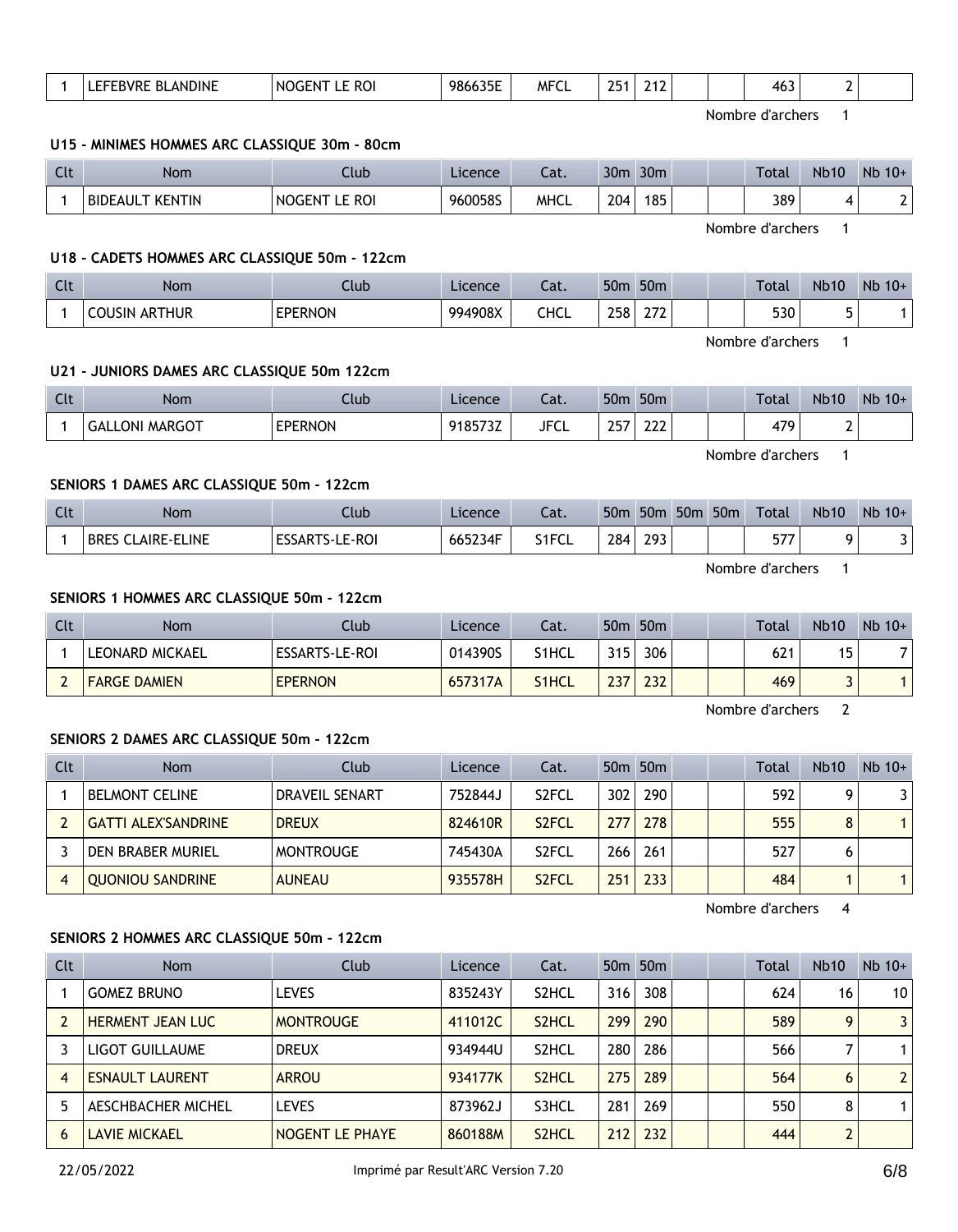| S <sub>2</sub> HCI<br>o<br>UNF<br>ו ו<br><b>OPHE</b><br>16F<br>٦K<br>/⊿<br>AU<br>$\cdots$<br>71<br>. .<br>--<br>____<br>____<br>the contract of the contract of |
|-----------------------------------------------------------------------------------------------------------------------------------------------------------------|
|-----------------------------------------------------------------------------------------------------------------------------------------------------------------|

#### **SENIORS 3 DAMES ARC CLASSIQUE 50m - 122cm**

| $\sim$<br>นเ | <b>Nom</b>                 | Club         | Licence | ำ~<br>Lal. | 50 <sub>m</sub> | 50 <sub>m</sub> |  | <b>Total</b> | <b>Nb10</b> | Nb<br>$10+$ |
|--------------|----------------------------|--------------|---------|------------|-----------------|-----------------|--|--------------|-------------|-------------|
|              | <b>CAUSSE MARIE CLAIRE</b> | <b>DREUX</b> | 075671B | S3FCL      | 241             | つらつ<br>LJ       |  | 498          |             |             |

Nombre d'archers 1

## **SENIORS 3 HOMMES ARC CLASSIQUE 50m - 122cm**

| Clt | <b>Nom</b>          | Club         | Licence | Cat.  |     | 50 <sub>m</sub> 50 <sub>m</sub> |  | Total | <b>Nb10</b> | $Nb$ 10+ |
|-----|---------------------|--------------|---------|-------|-----|---------------------------------|--|-------|-------------|----------|
|     | GATEAU FREDERIC     | <b>DREUX</b> | 419473Z | S3HCL | 289 | 296                             |  | 585   |             |          |
|     | <b>LEBLANC NOEL</b> | <b>LEVES</b> | 312907S | S3HCL | 299 | 284                             |  | 583   | $\circ$     | 4        |
|     | ROMERO ANTOINE      | <b>BROU</b>  | 001598M | S3HCL | 275 | 252                             |  | 527   |             |          |

Nombre d'archers 3

## **SENIORS 2 DAMES ARC A POULIES 50m - 122cm**

| Clt | <b>Nom</b>             | Club           | Licence | Cat.               |     | 50 <sub>m</sub> 50 <sub>m</sub> |  | Total | <b>Nb10</b> | $Nb$ 10+       |
|-----|------------------------|----------------|---------|--------------------|-----|---------------------------------|--|-------|-------------|----------------|
|     | <b>BENOIT SEVERINE</b> | <b>TRAINOU</b> | 614230S | S <sub>2</sub> FCO | 316 | 326                             |  | 642   | 21          | 71             |
|     | <b>PARADIS LAURE</b>   | <b>VOVES</b>   | 993060N | S <sub>2</sub> FCO | 314 | 322                             |  | 636   | 20          | 2 <sup>1</sup> |
|     | BERTHAULT KATIA        | <b>VOVES</b>   | 459693S | S <sub>2</sub> FCO | 311 | 297                             |  | 608   | 11          |                |

Nombre d'archers 3

## **SENIORS 2 HOMMES ARC A POULIES 50m - 122cm**

| Clt | <b>Nom</b>            | Club            | <b>Licence</b> | Cat.               |     | 50 <sub>m</sub> 50 <sub>m</sub> |  | Total | <b>Nb10</b> | $Nb$ 10+ |
|-----|-----------------------|-----------------|----------------|--------------------|-----|---------------------------------|--|-------|-------------|----------|
|     | <b>BIET PATRICK</b>   | <b>CHARTRES</b> | 224858L        | S2HCO              | 337 | 332                             |  | 669   | 33          | 16       |
|     | <b>BAILLY MICKAEL</b> | <b>VOVES</b>    | 870883M        | S <sub>2</sub> HCO | 330 | 327                             |  | 657   | 26          | 12       |

Nombre d'archers 2

#### **SENIORS 3 DAMES ARC A POULIES 50m - 122cm**

| Clt | <b>Nom</b>                     | Ilub              | Licence | $\sim$<br>cal. | 50n           | 50 <sub>m</sub>     |  | <b>Total</b> | <b>Nb10</b>                   | <b>Nb</b><br>$10+$ |
|-----|--------------------------------|-------------------|---------|----------------|---------------|---------------------|--|--------------|-------------------------------|--------------------|
|     | <b>MARTINE</b><br>FR(<br>.)RFR | <b>EVEC</b><br>ᄔັ | 609077R | S3FCC          | 258<br>$\sim$ | oro.<br>LJL<br>$ -$ |  | 510          | $\overline{\phantom{0}}$<br>۔ |                    |

Nombre d'archers 1

## **SENIORS 3 HOMMES ARC A POULIES 50m - 122cm**

| Clt | <b>Nom</b>              | Club            | <b>Licence</b> | Cat.  |     | 50 <sub>m</sub> 50 <sub>m</sub> |  | Total | <b>Nb10</b> | $Nb$ 10+ |
|-----|-------------------------|-----------------|----------------|-------|-----|---------------------------------|--|-------|-------------|----------|
|     | <b>BLACHERE OLIVIER</b> | <b>SURESNES</b> | 250642M        | S3HCO | 344 | 349                             |  | 693   | 50          | 19       |
|     | <b>FICHET DANIEL</b>    | <b>DREUX</b>    | 842382H        | S3HCO | 311 | 305                             |  | 616   | 14          | 6        |
|     | SAN JUAN JOSEPH         | <b>AUNEAU</b>   | 605531L        | S3HCO | 286 | 297                             |  | 583   |             | 3.       |
|     | <b>FROBERT GERARD</b>   | <b>LEVES</b>    | 445121C        | S3HCO | 216 | 232                             |  | 448   |             | 1        |

Nombre d'archers 4

## **SENIORS DAMES ARC NU 50m - 122cm**

| Clt | Nom                  | <b>Club</b>    | Licence | Cat.  | D <sub>1</sub> | D <sub>2</sub>   | D <sub>3</sub> | D <sub>4</sub> | Total | <b>Nb10</b> | $Nb$ 10+ |
|-----|----------------------|----------------|---------|-------|----------------|------------------|----------------|----------------|-------|-------------|----------|
|     | SOUSA DIAS FATIMA    | ANET           | 911040L | S2FBB | 151            | 214 <sub>1</sub> |                |                | 365   |             |          |
|     | ANGOUILLANT SYLVIANE | <b>EPERNON</b> | 430463V | S3FBB | 110            | 101              |                |                | 211   |             |          |